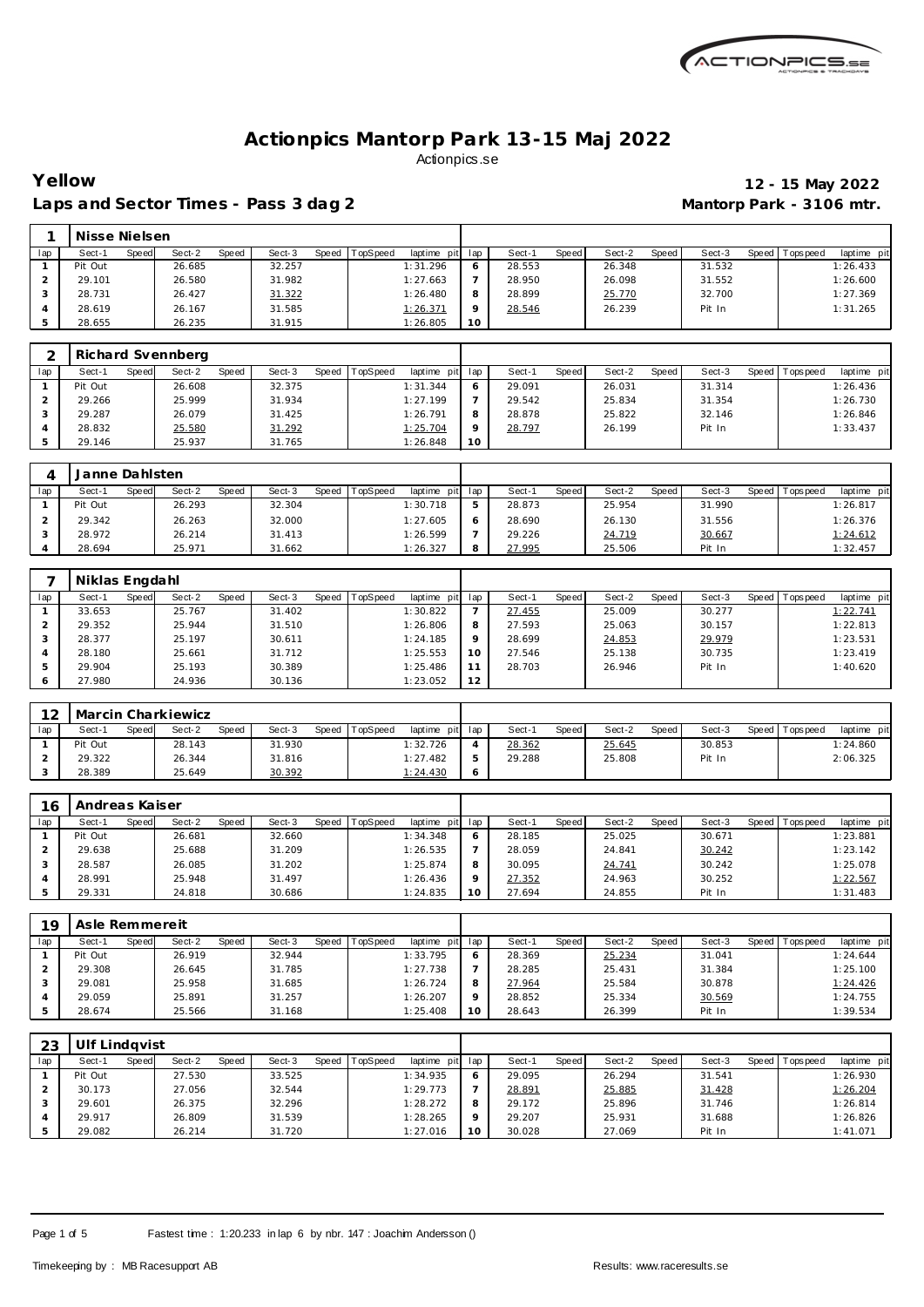

## Laps and Sector Times - Pass 3 dag 2 **Mantorp Park - 3106 mtr.**

# **Yellow 12 - 15 May 2022**

| 21  | Johan Henaes |       |        |       |        |       |          |                 |        |       |        |       |        |         |           |             |
|-----|--------------|-------|--------|-------|--------|-------|----------|-----------------|--------|-------|--------|-------|--------|---------|-----------|-------------|
| lap | Sect-1       | Speed | Sect-2 | Speed | Sect-3 | Speed | TopSpeed | laptime pit lap | Sect-1 | Speed | Sect-2 | Speed | Sect-3 | Speed I | Tops peed | laptime pit |
|     | Pit Out      |       | 27.187 |       | 32.493 |       |          | 1:32.875        | 28.463 |       | 26.145 |       | 31.216 |         |           | 1:25.824    |
|     | 29.562       |       | 26.136 |       | 31.993 |       |          | 1:27.691        | 28.215 |       | 26.193 |       | 30.995 |         |           | 1:25.403    |
|     | 28.774       |       | 25.994 |       | 31.289 |       |          | 1:26.057        | 28.602 |       | 27.595 |       | Pit In |         |           | 1:37.351    |
|     | 28.084       |       | 25.693 |       | 30.962 |       |          | 1:24.739        |        |       |        |       |        |         |           |             |

| 32  | Michael Torsson |                 |       |        |       |          |                 |    |        |              |        |       |        |         |           |             |
|-----|-----------------|-----------------|-------|--------|-------|----------|-----------------|----|--------|--------------|--------|-------|--------|---------|-----------|-------------|
| lap | Sect-1          | Sect-2<br>Speed | Speed | Sect-3 | Speed | TopSpeed | laptime pit lap |    | Sect-1 | <b>Speed</b> | Sect-2 | Speed | Sect-3 | Speed I | Tops peed | laptime pit |
|     | Pit Out         | 28.088          |       | 33.665 |       |          | 1:36.022        |    | 30.252 |              | 26.288 |       | 32.447 |         |           | 1:28.987    |
|     | 30.164          | 27.041          |       | 33.002 |       |          | 1:30.207        |    | 30.497 |              | 26.263 |       | 32.903 |         |           | 1:29.663    |
|     | 30.960          | 27.393          |       | 32.398 |       |          | 1:30.751        |    | 30.765 |              | 26.787 |       | 32.810 |         |           | 1:30.362    |
|     | 29.713          | 26.738          |       | 32.158 |       |          | 1:28.609        |    | 29.600 |              | 26.451 |       | 32.435 |         |           | 1:28.486    |
|     | 29.352          | 26.477          |       | 31.694 |       |          | 1:27.523        | 10 | 28.841 |              | 26.296 |       | Pit In |         |           | 1:33.497    |

| 40  | Lars Nordström |       |        |       |        |       |                 |                 |        |       |        |       |        |                   |             |
|-----|----------------|-------|--------|-------|--------|-------|-----------------|-----------------|--------|-------|--------|-------|--------|-------------------|-------------|
| lap | Sect-1         | Speed | Sect-2 | Speed | Sect-3 | Speed | <b>TopSpeed</b> | laptime pit lap | Sect-1 | Speed | Sect-2 | Speed | Sect-3 | Speed   Tops peed | laptime pit |
|     | Pit Out        |       | 27.687 |       | 33.540 |       |                 | 1:38.721        | 28.690 |       | 25.549 |       | 31.063 |                   | 1:25.302    |
|     | 30.359         |       | 25.941 |       | 31.759 |       |                 | 1:28.059        | 28.836 |       | 25.547 |       | 31.092 |                   | 1:25.475    |
|     | 29.113         |       | 25.488 |       | 31.074 |       |                 | 1:25.675        | 29.018 |       | 25.280 |       | 31.299 |                   | 1:25.597    |
|     | 29.225         |       | 25.455 |       | 31.648 |       |                 | 1:26.328        | 28.600 |       | 25.729 |       | Pit In |                   | 1:28.508    |

| 42  | Marcus Meijer |       |        |       |        |       |          |                |         |        |       |        |       |        |       |            |             |
|-----|---------------|-------|--------|-------|--------|-------|----------|----------------|---------|--------|-------|--------|-------|--------|-------|------------|-------------|
| lap | Sect-1        | Speed | Sect-2 | Speed | Sect-3 | Speed | TopSpeed | laptime<br>pit | lap     | Sect-  | Speed | Sect-2 | Speed | Sect-3 | Speed | Tops pee d | laptime pit |
|     | Pit Out       |       | 30.208 |       | 33.684 |       |          | 1:38.004       | O       | 30.000 |       | 26.611 |       | 32.283 |       |            | 1:28.894    |
|     | 30.885        |       | 27.115 |       | 33.004 |       |          | 1:31.004       |         | 30.279 |       | 26.672 |       | 32.532 |       |            | 1:29.483    |
|     | 30.327        |       | 26.297 |       | 32.074 |       |          | 1:28.698       | 8       | 30.337 |       | 26.627 |       | 32.537 |       |            | 1:29.501    |
|     | 29.650        |       | 26.853 |       | 32.922 |       |          | 1:29.425       | $\circ$ | 30.455 |       | 26.566 |       | 33.089 |       |            | 1:30.110    |
|     | 29.877        |       | 26.852 |       | 33.041 |       |          | 1:29.770       | 10      | 30.926 |       | 28.176 |       | Pit In |       |            | 1:37.748    |

| 54  |         |       | John-Inge Asperheim |       |        |                |             |         |        |       |        |       |        |         |           |             |
|-----|---------|-------|---------------------|-------|--------|----------------|-------------|---------|--------|-------|--------|-------|--------|---------|-----------|-------------|
| lap | Sect-1  | Speed | Sect-2              | Speed | Sect-3 | Speed TopSpeed | laptime pit | lap     | Sect-1 | Speed | Sect-2 | Speed | Sect-3 | Speed I | Tops peed | laptime pit |
|     | Pit Out |       | 26.402              |       | 31.418 |                | 1:32.010    | 6       | 28.038 |       | 24.964 |       | 30.091 |         |           | 1:23.093    |
|     | 28.746  |       | 25.359              |       | 31.377 |                | 1:25.482    |         | 27.894 |       | 25.073 |       | 30.423 |         |           | 1:23.390    |
|     | 28.065  |       | 24.903              |       | 31.059 |                | 1:24.027    | 8       | 28.221 |       | 24.692 |       | 30.589 |         |           | 1:23.502    |
|     | 28.902  |       | 25.371              |       | 31.135 |                | 1:25.408    | $\circ$ | 27.869 |       | 25.045 |       | 31.065 |         |           | 1:23.979    |
|     | 27.972  |       | 24.647              |       | 30.174 |                | 1:22.793    | 10      | 31.903 |       | 27.427 |       | Pit In |         |           | 1:45.252    |

| 56  | Pär Johansson |       |        |       |        |       |          |                 |        |       |        |       |        |                 |             |
|-----|---------------|-------|--------|-------|--------|-------|----------|-----------------|--------|-------|--------|-------|--------|-----------------|-------------|
| lap | Sect-1        | Speed | Sect-2 | Speed | Sect-3 | Speed | TopSpeed | laptime pit lap | Sect-1 | Speed | Sect-2 | Speed | Sect-3 | Speed Tops peed | laptime pit |
|     | Pit Out       |       | 26.370 |       | 32.233 |       |          | 1:32.006        | 27.370 |       | 24.887 |       | 30.320 |                 | 1:22.577    |
|     | 28.224        |       | 25.689 |       | 31.077 |       |          | 1:24.990        | 27.672 |       | 24.679 |       | 29.987 |                 | 1:22.338    |
|     | 28.926        |       | 25.008 |       | 30.513 |       |          | 1:24.447        | 27.460 |       | 25.211 |       | 30.090 |                 | 1:22.761    |
|     | 28.320        |       | 24.893 |       | 29.754 |       |          | 1:22.967        | 27.648 |       | 25.408 |       | Pit In |                 | 1:27.659    |

| 58  | Andreas Barman |       |        |       |        |       |                 |             |     |        |       |        |       |        |         |            |             |
|-----|----------------|-------|--------|-------|--------|-------|-----------------|-------------|-----|--------|-------|--------|-------|--------|---------|------------|-------------|
| lap | Sect-1         | Speed | Sect-2 | Speed | Sect-3 | Speed | <b>TopSpeed</b> | laptime pit | lap | Sect-1 | Speed | Sect-2 | Speed | Sect-3 | Speed I | T ops peed | laptime pit |
|     | Pit Out        |       | 25.909 |       | 31.348 |       |                 | 1:30.325    |     | 30.173 |       | 25.909 |       | 31.600 |         |            | 1:27.682    |
|     | 28.593         |       | 25.166 |       | 30.637 |       |                 | 1:24.396    |     | 28.963 |       | 25.512 |       | 30.676 |         |            | 1:25.151    |
|     | 27.848         |       | 25.517 |       | 30.872 |       |                 | 1:24.237    | 8   | 28.005 |       | 25.564 |       | 31.342 |         |            | 1:24.911    |
|     | 28.062         |       | 25.786 |       | 30.697 |       |                 | 1:24.545    |     | 29.972 |       | 29.098 |       | Pit In |         |            | 1:39.077    |
|     | 27.984         |       | 25.349 |       | 30.778 |       |                 | 1: 24.111   | 10  |        |       |        |       |        |         |            |             |

| 65  | Max Eriksson |       |        |       |        |       |                 |              |     |        |       |        |       |        |                   |             |
|-----|--------------|-------|--------|-------|--------|-------|-----------------|--------------|-----|--------|-------|--------|-------|--------|-------------------|-------------|
| lap | Sect-1       | Speed | Sect-2 | Speed | Sect-3 | Speed | <b>TopSpeed</b> | laptime pitl | lap | Sect-1 | Speed | Sect-2 | Speed | Sect-3 | Speed   Tops peed | laptime pit |
|     | Pit Out      |       | 26.134 |       | 32.884 |       |                 | 1:32.729     | ь   | 28.204 |       | 25.764 |       | 30.861 |                   | 1:24.829    |
|     | 29.236       |       | 25.695 |       | 31.542 |       |                 | 1:26.473     |     | 28.251 |       | 25.352 |       | 30.980 |                   | 1:24.583    |
|     | 28.731       |       | 25.639 |       | 31.260 |       |                 | 1:25.630     |     | 28.392 |       | 25.096 |       | 31.051 |                   | 1:24.539    |
|     | 28.502       |       | 25.931 |       | 31.371 |       |                 | 1:25.804     |     | 28.277 |       | 25.388 |       | Pit In |                   | 1:24.315    |

| 69  | Joakim Tränck |       |        |       |        |       |          |                 |        |       |        |       |        |                 |             |
|-----|---------------|-------|--------|-------|--------|-------|----------|-----------------|--------|-------|--------|-------|--------|-----------------|-------------|
| lap | Sect-1        | Speed | Sect-2 | Speed | Sect-3 | Speed | TopSpeed | laptime pit lap | Sect-1 | Speed | Sect-2 | Speed | Sect-3 | Speed Tops peed | laptime pit |
|     | Pit Out       |       | 27.405 |       | 33.939 |       |          | 1:34.547        | 30.068 |       | 26.224 |       | 33.110 |                 | 1:29.402    |
|     | 31.228        |       | 26.609 |       | 33.155 |       |          | 1:30.992        | 29.976 |       | 26.098 |       | 32.311 |                 | 1:28.385    |
|     | 30.597        |       | 26.497 |       | 33.838 |       |          | 1:30.932        | 29.750 |       | 25.824 |       | 32.558 |                 | 1:28.132    |

Page 2 of 5 Fastest time : 1:20.233 in lap 6 by nbr. 147 : Joachim Andersson ()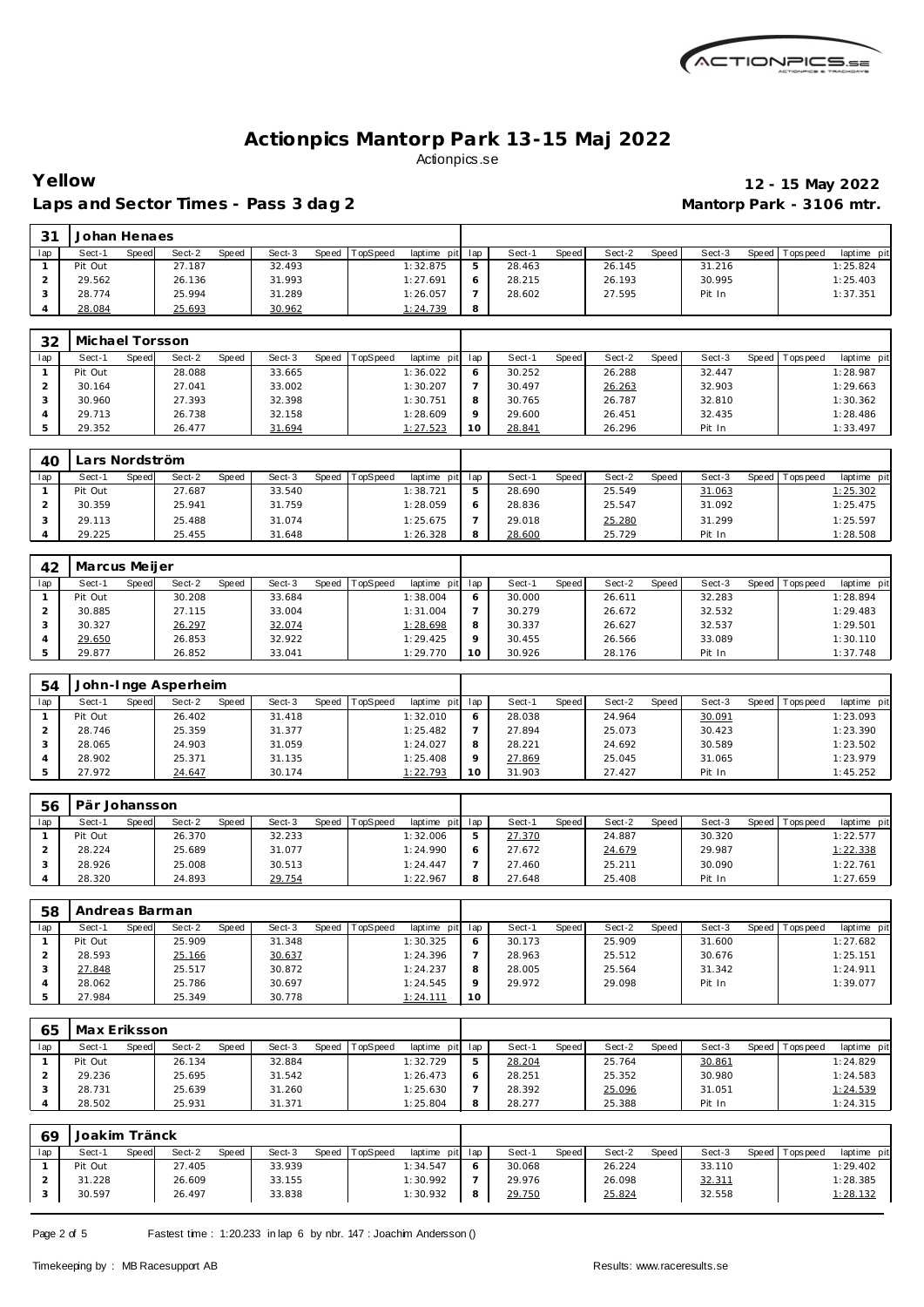

Laps and Sector Times - Pass 3 dag 2 **Mantorp Park - 3106 mtr.** 

## **Yellow 12 - 15 May 2022**

|                |                |       |        |       |        | $\sim$ |          |                 |             |        |       |        |       |        |                |             |
|----------------|----------------|-------|--------|-------|--------|--------|----------|-----------------|-------------|--------|-------|--------|-------|--------|----------------|-------------|
| $\overline{4}$ | 30.250         |       | 26.255 |       | 32.695 |        |          | 1:29.200        | $\mathsf Q$ | 30.294 |       | 26.030 |       | 32.400 |                | 1:28.724    |
| 5              | 30.258         |       | 26.675 |       | 32.741 |        |          | 1:29.674        | 10          | 30.483 |       | 26.073 |       | Pit In |                | 1:40.252    |
|                |                |       |        |       |        |        |          |                 |             |        |       |        |       |        |                |             |
| 73             | Oliver Ryrvall |       |        |       |        |        |          |                 |             |        |       |        |       |        |                |             |
| lap            | Sect-1         | Speed | Sect-2 | Speed | Sect-3 | Speed  | TopSpeed | laptime<br>pitl | lap         | Sect-1 | Speed | Sect-2 | Speed | Sect-3 | Speed Topspeed | laptime pit |
|                | Pit Out        |       | 26.521 |       | 32.077 |        |          | 1:31.912        | O           | 28.533 |       | 26.070 |       | 30.631 |                | 1:25.234    |
| $\mathcal{L}$  | 27.977         |       | 26.651 |       | 30.730 |        |          | 1:25.358        |             | 28.189 |       | 25.924 |       | 30.612 |                | 1:24.725    |
| 3              | 27.827         |       | 26.078 |       | 30.677 |        |          | 1:24.582        | 8           | 27.660 |       | 25.928 |       | 31.206 |                | 1:24.794    |
| $\overline{4}$ | 27.620         |       | 25.926 |       | 30.725 |        |          | 1:24.271        | 9           | 27.809 |       | 26.212 |       | 31.196 |                | 1:25.217    |
|                |                |       |        |       |        |        |          |                 |             |        |       |        |       |        |                |             |

| 78  | Robin Halemark |       |        |       |        |       |          |                 |         |        |       |        |       |        |                   |             |
|-----|----------------|-------|--------|-------|--------|-------|----------|-----------------|---------|--------|-------|--------|-------|--------|-------------------|-------------|
| lap | Sect-1         | Speed | Sect-2 | Speed | Sect-3 | Speed | TopSpeed | laptime pit lap |         | Sect-1 | Speed | Sect-2 | Speed | Sect-3 | Speed   Tops peed | laptime pit |
|     | Pit Out        |       | 26.381 |       | 33.324 |       |          | 1:32.829        |         | 29.458 |       | 25.775 |       | 31.929 |                   | 1:27.162    |
|     | 30.214         |       | 26.058 |       | 32.234 |       |          | 1:28.506        |         | 29.839 |       | 26.369 |       | 32.223 |                   | 1:28.431    |
|     | 29.731         |       | 25.761 |       | 32.215 |       |          | 1:27.707        | 8       | 30.226 |       | 26.335 |       | 32.450 |                   | 1:29.011    |
|     | 29.537         |       | 25.970 |       | 31.758 |       |          | 1:27.265        | $\circ$ | 28.593 |       | 25.412 |       | 31.761 |                   | 1:25.766    |
|     | 29.163         |       | 25.762 |       | 31.957 |       |          | 1:26.882        | 10      | 28.626 |       | 25.948 |       | Pit In |                   | 1:33.188    |

| 84  | Ronny Granberg |                 |       |        |       |          |             |                 |        |       |        |       |        |         |          |             |
|-----|----------------|-----------------|-------|--------|-------|----------|-------------|-----------------|--------|-------|--------|-------|--------|---------|----------|-------------|
| lap | Sect-1         | Sect-2<br>Speed | Speed | Sect-3 | Speed | TopSpeed | laptime pit | lap             | Sect-′ | Speed | Sect-2 | Speed | Sect-3 | Speed I | Topspeed | laptime pit |
|     | Pit Out        | 26.773          |       | 32.609 |       |          | 1:32.627    | O               | 29.238 |       | 25.691 |       | 31.770 |         |          | 1:26.699    |
|     | 30.033         | 25.358          |       | 33.002 |       |          | 1:28.393    |                 | 28.619 |       | 25.594 |       | 31.870 |         |          | 1:26.083    |
|     | 30.491         | 26.177          |       | 32.308 |       |          | 1:28.976    | 8               | 29.096 |       | 25.564 |       | 31.591 |         |          | 1:26.251    |
|     | 30.340         | 26.017          |       | 32.635 |       |          | 1:28.992    | $\Omega$        | 28.920 |       | 25.145 |       | 32.433 |         |          | 1:26.498    |
|     | 30.147         | 25.548          |       | 32.482 |       |          | 1:28.177    | 10 <sup>°</sup> | 29.794 |       | 26.836 |       | Pit In |         |          | 1:36.547    |

| 86  | Staffan Lindahl |       |        |       |        |       |          |             |         |        |       |        |       |        |       |            |             |
|-----|-----------------|-------|--------|-------|--------|-------|----------|-------------|---------|--------|-------|--------|-------|--------|-------|------------|-------------|
| lap | Sect-1          | Speed | Sect-2 | Speed | Sect-3 | Speed | TopSpeed | laptime pit | lap     | Sect-  | Speed | Sect-2 | Speed | Sect-3 | Speed | Tops pee d | laptime pit |
|     | Pit Out         |       | 26.561 |       | 32.531 |       |          | 1:32.174    | 6       | 28.940 |       | 26.135 |       | 31.985 |       |            | 1:27.060    |
|     | 28.792          |       | 26.283 |       | 31.758 |       |          | 1:26.833    |         | 29.363 |       | 26.381 |       | 32.409 |       |            | 1:28.153    |
|     | 28.597          |       | 26.263 |       | 31.481 |       |          | 1:26.341    | 8       | 30.210 |       | 26.180 |       | 32.417 |       |            | 1:28.807    |
|     | 28.815          |       | 25.890 |       | 31.599 |       |          | 1:26.304    | $\circ$ | 28.856 |       | 26.075 |       | 31.401 |       |            | 1:26.332    |
|     | 29.373          |       | 26.088 |       | 32.140 |       |          | 1:27.601    | 10      | 29.139 |       | 27.227 |       | Pit In |       |            | 1:35.047    |

| 87  | Dennis Krieg |       |        |       |        |       |                 |                 |        |       |        |       |        |                 |             |
|-----|--------------|-------|--------|-------|--------|-------|-----------------|-----------------|--------|-------|--------|-------|--------|-----------------|-------------|
| lap | Sect-1       | Speed | Sect-2 | Speed | Sect-3 | Speed | <b>TopSpeed</b> | laptime pit lap | Sect-1 | Speed | Sect-2 | Speed | Sect-3 | Speed Tops peed | laptime pit |
|     | Pit Out      |       | 26.629 |       | 31.587 |       |                 | 1:30.187        | 27.848 |       | 25.736 |       | 30.975 |                 | 1:24.559    |
|     | 28.171       |       | 25.447 |       | 30.736 |       |                 | 1:24.354        | 27.927 |       | 25.448 |       | 31.165 |                 | 1:24.540    |
|     | 27.721       |       | 25.210 |       | 31.586 |       |                 | 1:24.517        | 28.266 |       | 24.953 |       | 30.456 |                 | 1:23.675    |
|     | 30.170       |       | 25.499 |       | 31.100 |       |                 | 1:26.769        | 27.433 |       | 25.346 |       | 30.341 |                 | 1:23.120    |
|     | 27.643       |       | 25.341 |       | 30.528 |       |                 | 1:23.512        | 27.838 |       | 26.229 |       | Pit In |                 | 1:32.109    |

| Q <sub>7</sub> | Per Breitenstein |       |        |       |        |       |          |             |     |        |       |        |         |        |         |          |             |
|----------------|------------------|-------|--------|-------|--------|-------|----------|-------------|-----|--------|-------|--------|---------|--------|---------|----------|-------------|
| lap            | Sect-1           | Speed | Sect-2 | Speed | Sect-3 | Speed | TopSpeed | laptime pit | lap | Sect-1 | Speed | Sect-2 | Speed I | Sect-3 | Speed I | Topspeed | laptime pit |
|                | Pit Out          |       | 26.858 |       | 32.993 |       |          | 1:33.111    |     | 29.769 |       | 26.258 |         | 32.594 |         |          | 1:28.621    |
|                | 29.319           |       | 26.380 |       | 32.276 |       |          | 1:27.975    |     | 29.075 |       | 25.937 |         | 32.197 |         |          | 1:27.209    |
|                | 29.192           |       | 26.176 |       | 32.119 |       |          | 1:27.487    | 8   | 30.329 |       | 26.043 |         | 31.999 |         |          | 1:28.371    |
|                | 28.972           |       | 25.702 |       | 31.713 |       |          | 1:26.387    |     | 29.549 |       | 25.537 |         | Pit In |         |          | 1:37.462    |
|                | 28.863           |       | 25.695 |       | 31.533 |       |          | 1:26.091    | 10  |        |       |        |         |        |         |          |             |

| 109 | udvig Sjöholm |       |        |       |        |       |          |             |                 |        |              |        |       |        |         |           |             |
|-----|---------------|-------|--------|-------|--------|-------|----------|-------------|-----------------|--------|--------------|--------|-------|--------|---------|-----------|-------------|
| lap | Sect-1        | Speed | Sect-2 | Speed | Sect-3 | Speed | TopSpeed | laptime pit | lap             | Sect-' | <b>Speed</b> | Sect-2 | Speed | Sect-3 | Speed I | Tops peed | laptime pit |
|     | Pit Out       |       | 26.474 |       | 32.262 |       |          | 1:31.559    | O               | 28.729 |              | 26.186 |       | 31.335 |         |           | 1:26.250    |
|     | 29.486        |       | 26.253 |       | 31.744 |       |          | 1:27.483    |                 | 28.557 |              | 25.937 |       | 31.285 |         |           | 1:25.779    |
|     | 28.830        |       | 26.208 |       | 31.544 |       |          | 1:26.582    | 8               | 28.859 |              | 26.236 |       | 31.375 |         |           | 1:26.470    |
|     | 28.723        |       | 26.164 |       | 31.415 |       |          | 1:26.302    | $\circ$         | 29.046 |              | 26.018 |       | 31.585 |         |           | 1:26.649    |
|     | 28.607        |       | 26.470 |       | 31.728 |       |          | 1:26.805    | 10 <sup>°</sup> | 30.007 |              | 28.722 |       | Pit In |         |           | 1:43.734    |

|     | 110   David Mattsson |       |        |       |        |       |         |                 |     |        |       |        |       |        |         |             |             |
|-----|----------------------|-------|--------|-------|--------|-------|---------|-----------------|-----|--------|-------|--------|-------|--------|---------|-------------|-------------|
| lap | Sect-1               | Speed | Sect-2 | Speed | Sect-3 | Speed | opSpeed | laptime pit     | lap | Sect-1 | Speed | Sect-2 | Speed | Sect-3 | Speed I | T ops pee d | laptime pit |
|     | Pit Out              |       | 26.442 |       | 32.268 |       |         | 1:30.824        | O   | 28.370 |       | 25.693 |       | 31.758 |         |             | 1:25.821    |
|     | 29.044               |       | 26.704 |       | 31.591 |       |         | 1:27.339        |     | 29.150 |       | 25.898 |       | 31.319 |         |             | 1:26.367    |
|     | 29.088               |       | 25.644 |       | 31.087 |       |         | 1:25.819        | 8   | 29.023 |       | 26.416 |       | 31.205 |         |             | 1:26.644    |
|     | 28.918               |       | 25.689 |       | 31.358 |       |         | 1:25.965        |     | 29.226 |       | 25.950 |       | 31.489 |         |             | 1:26.665    |
|     | 28.533               |       | 25.657 |       | 31.143 |       |         | <u>1:25.333</u> | 10  | 30.066 |       | 27.871 |       | Pit In |         |             | 1:42.327    |

Page 3 of 5 Fastest time : 1:20.233 in lap 6 by nbr. 147 : Joachim Andersson ()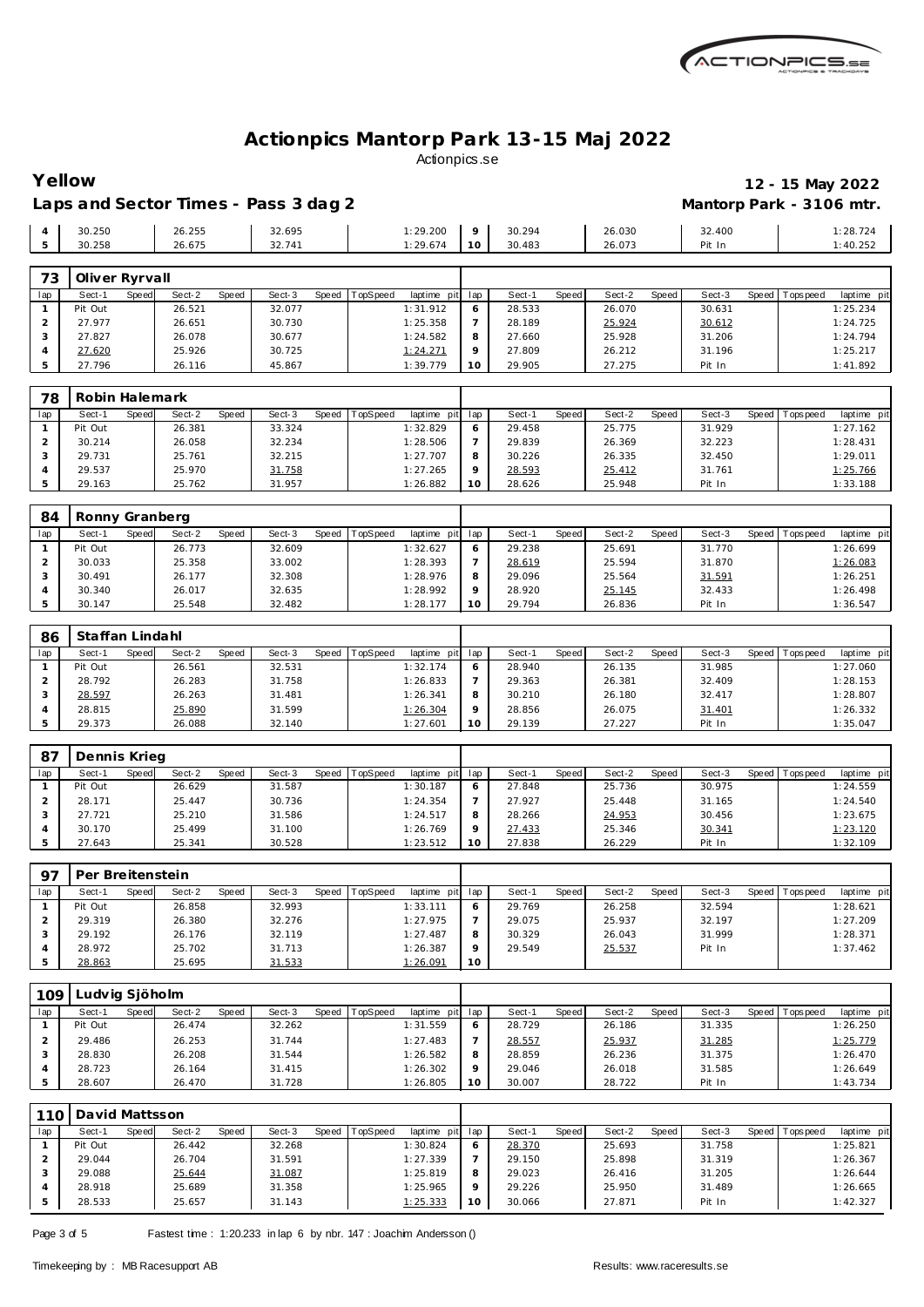

**Yellow 12 - 15 May 2022** Laps and Sector Times - Pass 3 dag 2 **Mantorp Park - 3106 mtr.** 

| 113 | Kalle Sjöberg |       |        |              |        |       |          |                 |    |        |       |        |       |        |                   |             |
|-----|---------------|-------|--------|--------------|--------|-------|----------|-----------------|----|--------|-------|--------|-------|--------|-------------------|-------------|
| lap | Sect-1        | Speed | Sect-2 | <b>Speed</b> | Sect-3 | Speed | TopSpeed | laptime pit lap |    | Sect-1 | Speed | Sect-2 | Speed | Sect-3 | Speed   Tops peed | laptime pit |
|     | Pit Out       |       | 26.635 |              | 32.540 |       |          | 1:32.390        |    | 28.674 |       | 25.529 |       | 31.167 |                   | 1:25.370    |
|     | 30.301        |       | 26.348 |              | Pit In |       |          | 1:32.871        |    | 29.133 |       | 25.562 |       | 31.490 |                   | 1:26.185    |
|     | Pit Out       |       | 26.040 |              | 31.585 |       |          | 2:28.631        | 8  | 28.785 |       | 25.501 |       | 31.775 |                   | 1:26.061    |
|     | 29.030        |       | 26.279 |              | 31.770 |       |          | 1:27.079        |    | 31.384 |       | 28.084 |       | Pit In |                   | 1:39.240    |
|     | 28.954        |       | 25.441 |              | 30.773 |       |          | 1:25.168        | 10 |        |       |        |       |        |                   |             |

| 146 |         |       | Joakim Strömberg |       |        |       |          |             |     |        |       |        |       |        |         |            |             |
|-----|---------|-------|------------------|-------|--------|-------|----------|-------------|-----|--------|-------|--------|-------|--------|---------|------------|-------------|
| lap | Sect-1  | Speed | Sect-2           | Speed | Sect-3 | Speed | TopSpeed | laptime pit | lap | Sect-  | Speed | Sect-2 | Speed | Sect-3 | Speed I | T ops peed | laptime pit |
|     | Pit Out |       | 26.275           |       | 32.424 |       |          | 1:30.852    | 6   | 28.190 |       | 25.665 |       | 30.589 |         |            | 1:24.444    |
|     | 29.344  |       | 25.574           |       | 31.607 |       |          | 1:26.525    |     | 28.290 |       | 25.522 |       | 30.879 |         |            | 1:24.691    |
|     | 30.082  |       | 25.666           |       | 32.094 |       |          | 1:27.842    | 8   | 28.935 |       | 25.195 |       | 30.718 |         |            | 1:24.848    |
|     | 29.717  |       | 26.135           |       | 30.898 |       |          | 1:26.750    | o   | 27.788 |       | 25.337 |       | 30.210 |         |            | 1: 23.335   |
|     | 27.703  |       | 25.995           |       | 30.432 |       |          | 1:24.130    | 10  | 29.862 |       | 26.465 |       | Pit In |         |            | 1:32.365    |

| 147 |         |       | Joachim Andersson |       |        |       |                 |                 |        |       |        |       |        |       |            |             |
|-----|---------|-------|-------------------|-------|--------|-------|-----------------|-----------------|--------|-------|--------|-------|--------|-------|------------|-------------|
| lap | Sect-1  | Speed | Sect-2            | Speed | Sect-3 | Speed | <b>TopSpeed</b> | laptime pit lap | Sect-  | Speed | Sect-2 | Speed | Sect-3 | Speed | Tops pee d | laptime pit |
|     | Pit Out |       | 24.906            |       | 31.184 |       |                 | 1:27.100        | 26.601 |       | 24.505 |       | 29.127 |       |            | 1:20.233    |
|     | 27.870  |       | 24.636            |       | 30.642 |       |                 | 1:23.148        | 29.955 |       | 25.201 |       | 30.057 |       |            | 1:25.213    |
|     | 26.953  |       | 24.473            |       | 29.399 |       |                 | 1:20.825        | 26.765 |       | 24.356 |       | 29.121 |       |            | 1:20.242    |
|     | 28.361  |       | 24.353            |       | 29.586 |       |                 | 1:22.300        | 27.477 |       | 26.035 |       | 30.572 |       |            | 1:24.084    |
|     | 28.246  |       | 24.363            |       | 29.629 |       |                 | 1:22.238        | 28.894 |       | 27.004 |       | Pit In |       |            | 1:28.360    |

| 148 | Lukas Strandäng |       |        |       |        |       |          |             |         |        |              |        |       |        |       |            |             |
|-----|-----------------|-------|--------|-------|--------|-------|----------|-------------|---------|--------|--------------|--------|-------|--------|-------|------------|-------------|
| lap | Sect-1          | Speed | Sect-2 | Speed | Sect-3 | Speed | TopSpeed | laptime pit | lap     | Sect-  | <b>Speed</b> | Sect-2 | Speed | Sect-3 | Speed | T ops peed | laptime pit |
|     | Pit Out         |       | 26.927 |       | 32.156 |       |          | 1:32.983    | 6       | 28.702 |              | 25.729 |       | 31.177 |       |            | 1:25.608    |
|     | 29.529          |       | 26.588 |       | 31.878 |       |          | 1:27.995    |         | 28.438 |              | 25.824 |       | 31.221 |       |            | 1:25.483    |
|     | 30.032          |       | 26.278 |       | 31.710 |       |          | 1:28.020    | 8       | 28.846 |              | 26.051 |       | 31.242 |       |            | 1:26.139    |
|     | 28.959          |       | 26.056 |       | 31.684 |       |          | 1:26.699    | $\circ$ | 28.605 |              | 25.515 |       | 30.724 |       |            | 1:24.844    |
|     | 28.941          |       | 25.912 |       | 31.299 |       |          | 1:26.152    | 10      | 29.213 |              | 26.377 |       | Pit In |       |            | 1:40.904    |

| 301 | eif Johansson. |       |        |       |        |       |                 |             |       |        |       |        |       |        |       |            |             |
|-----|----------------|-------|--------|-------|--------|-------|-----------------|-------------|-------|--------|-------|--------|-------|--------|-------|------------|-------------|
| lap | Sect-1         | Speed | Sect-2 | Speed | Sect-3 | Speed | <b>TopSpeed</b> | laptime pit | . lap | Sect-1 | Speed | Sect-2 | Speed | Sect-3 | Speed | Tops pee d | laptime pit |
|     | Pit Out        |       | 27.600 |       | 33.729 |       |                 | 1:35.116    |       | 28.005 |       | 26.273 |       | 31.082 |       |            | 1:25.360    |
|     | 28.786         |       | 26.623 |       | 31.861 |       |                 | 1:27.270    |       | 28.111 |       | 26.530 |       | 31.038 |       |            | 1:25.679    |
|     | 28.948         |       | 26.388 |       | Pit In |       |                 | 1:27.689    |       | 28.597 |       | 25.800 |       | 30.723 |       |            | 1:25.120    |
|     | Pit Out        |       | 26.212 |       | 30.696 |       |                 | 2:39.503    |       | 29.207 |       | 27.169 |       | Pit In |       |            | 1:40.817    |

| 501 | Roger Berglund |       |        |       |        |       |                 |             |         |        |       |        |       |        |                 |             |
|-----|----------------|-------|--------|-------|--------|-------|-----------------|-------------|---------|--------|-------|--------|-------|--------|-----------------|-------------|
| lap | Sect-1         | Speed | Sect-2 | Speed | Sect-3 | Speed | <b>TopSpeed</b> | laptime pit | lap     | Sect-1 | Speed | Sect-2 | Speed | Sect-3 | Speed Tops peed | laptime pit |
|     | Pit Out        |       | 25.096 |       | 30.609 |       |                 | 1:27.011    |         | 27.654 |       | 25.417 |       | 31.169 |                 | 1:24.240    |
|     | 26.971         |       | 25.374 |       | 30.008 |       |                 | 1:22.353    | 8       | 28.683 |       | 25.378 |       | 30.797 |                 | 1:24.858    |
|     | 27.375         |       | 24.427 |       | 29.865 |       |                 | 1:21.667    | $\circ$ | 26.953 |       | 24.575 |       | 30.623 |                 | 1:22.151    |
|     | 27.499         |       | 24.678 |       | 31.738 |       |                 | 1:23.915    | 10      | 27.634 |       | 25.186 |       | 30.961 |                 | 1:23.781    |
| 5   | 27.609         |       | 25.061 |       | 29.829 |       |                 | 1:22.499    |         | 28.080 |       | 27.714 |       | Pit In |                 | 1:41.238    |
|     | 26.800         |       | 24.492 |       | 31.184 |       |                 | 1:22.476    | 12      |        |       |        |       |        |                 |             |

| 502 | Donald Pakzad |       |        |       |        |       |          |                 |        |        |       |        |       |        |                 |             |  |
|-----|---------------|-------|--------|-------|--------|-------|----------|-----------------|--------|--------|-------|--------|-------|--------|-----------------|-------------|--|
| lap | Sect-'        | Speed | Sect-2 | Speed | Sect-3 | Speed | TopSpeed | laptime pit lap |        | Sect-  | Speed | Sect-2 | Speed | Sect-3 | Speed Tops peed | laptime pit |  |
|     | Pit Out       |       | 25.287 |       | 30.744 |       |          | 1:30.908        | $\sim$ | 28.358 |       | 25.163 |       | 30.863 |                 | 1:24.384    |  |
| -   | 28.872        |       | 24.969 |       | 30.553 |       |          | 1:24.394        |        | 28.962 |       | 28.210 |       | Pit In |                 | 2:44.986    |  |

| 504 | Ramus Östlund |       |        |       |        |       |          |                 |   |        |       |        |       |        |           |            |             |
|-----|---------------|-------|--------|-------|--------|-------|----------|-----------------|---|--------|-------|--------|-------|--------|-----------|------------|-------------|
| lap | Sect-1        | Speed | Sect-2 | Speed | Sect-3 | Speed | TopSpeed | laptime pit lap |   | Sect-1 | Speed | Sect-2 | Speed | Sect-3 | Speed I T | Tops pee d | laptime pit |
|     | Pit Out       |       | 26.962 |       | 32.086 |       |          | 1:32.298        |   | 31.160 |       | 27.129 |       | 33.032 |           |            | 1:31.321    |
|     | 28.496        |       | 26.280 |       | 31.380 |       |          | 1:26.156        |   | 28.729 |       | 26.205 |       | 33.254 |           |            | 1:28.188    |
|     | 28.558        |       | 25.437 |       | 31.295 |       |          | 1:25.290        |   | 32.199 |       | 29.947 |       | Pit In |           |            | 1:39.254    |
|     | 29.695        |       | 26.364 |       | 32.411 |       |          | 1:28.470        | 8 |        |       |        |       |        |           |            |             |

|     | 530 Casper Jansson |        |        |       |        |       |          |                 |            |        |       |        |       |        |                 |                 |  |
|-----|--------------------|--------|--------|-------|--------|-------|----------|-----------------|------------|--------|-------|--------|-------|--------|-----------------|-----------------|--|
| lap | Sect-1             | Speedl | Sect-2 | Speed | Sect-3 | Speed | TopSpeed | laptime pit lap |            | Sect-  | Speed | Sect-2 | Speed | Sect-3 | Speed Tops peed | laptime pit     |  |
|     | Pit Out            |        | 26.505 |       | 31.508 |       |          | 1:28.406        | $\epsilon$ | 27.130 |       | 25.969 |       | 30.132 |                 | <u>1:23.231</u> |  |
|     | 27.583             |        | 26.487 |       | 30.742 |       |          | 1:24.812        |            | 27.521 |       | 25.838 |       | 30.445 |                 | 1:23.804        |  |

Page 4 of 5 Fastest time : 1:20.233 in lap 6 by nbr. 147 : Joachim Andersson ()